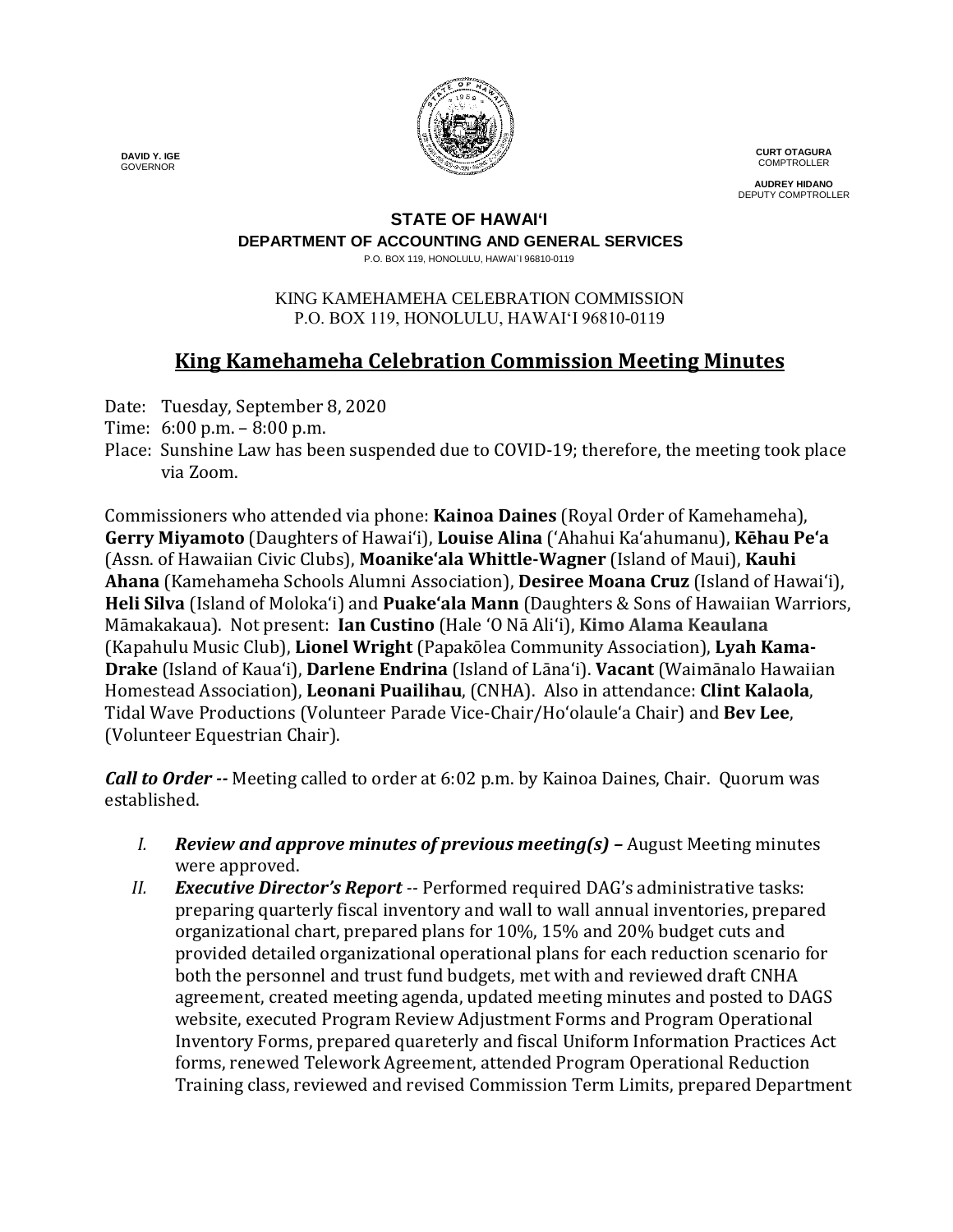Position Review form, completed Capital Asset Purchases & Reconciling FY2020 4th Quarter FAMIS (Fiscal Annual Management Information System) Expenditures report.

- *III. Marketing and Communications* -- Nothing to report.<br>*IV. KKCC Business*
- *IV. KKCC Business*

## a. *Executive Committee Report -– Nothing to report*.

*V. Financial Update (Leonani Puailihau, CNHA)* – Leonani was not able to attend the meeting however, she advised that no changes were made to last month's report with a current balance of \$13,578.99. The Executive Committee is reviewing a memorandum of agreement with CNHA regarding the provision of fiscal services for O'ahu, Moloka'i, Kaua'i, and Hilo. On the other hand, Maui, Kohala and Kona normally work independently with their own fiscal sponsors. Once the draft is finalized it will be distributed to the commission for review.

## *VI. Commissioner reports/updates non-island specific representatives*

- a. Louise -- They are having regular board meetings, nothing new to report.
- b. Ian -- Nothing to report.
- c. Puakeʻala -- Nothing to report.
- d. Gerry -- Palace was opened briefly but it closed again, they are having regular meetings via Zoom.
- e. Kēhau -- Nothing to report.
- f. Kauhi -- The next KSAA General Meeting is scheduled for October 8. Kauhi will distribute a flyer with the details.
- g. Kimo -- Nothing to report.
- h. Waimānalo Hawaiian Homestead Association -- Bev has contacted the organization and is awaiting a response regarding a potential candidate.
- i. Papakōlea Community Association -- Bev has contacted the organization and their representative has passed along an invitation for a potential candidate.
- VII. *Kaua'i Report (*Lyah Kama-Drake) *--* Nothing to report.
- **O'ahu Report** (Kainoa Daines) -- Parade theme for 2021 will be "Nā 'Āina Hoʻopulapula: Celebrating a Century of Prince Kūhiōʻs Legacy", highlighting Hawaiian Homestead Lands.
	- IX. *Moloka'i Report* (Heli Silva) -- Heli is awaiting permission from the Department of Hawaiian Homelands regarding access to Kapuāiwa near Kamehameha's summer home where the parade is scheduled to end.
	- X. *Maui Report* (Moanikeʻala Whittle-Wagner) -- June 19, 2021 has been confirmed for the Maui Parade date. A parade meeting was held with the pā'ū queen and her pā'ū princesses who are eager to get the 2021 parade plans underway. One question that emerged was if restrictions are still in place and we canʻt hold the parade in 2021, at what point do we cancel? It was noted that the permits for street closures must be secured no less than 90 days out, which is a good guideline. The Maui Committee brainstormed a few ideas of potential activities that could be incorporated either island specific or statewide as many of the restrictions are specific to each island. It was suggested that back-up plans should be discussed in case next year's festivities don't happen due to COVID-19. Desiree commented to have a plan B in place that would include virtual educational experiences, even while traditional events are occurring. Desiree also commented that Kumu Kahua Theatre recently did a play, the Conversion of Ka'ahumanu, virtually where character readings in costumes were